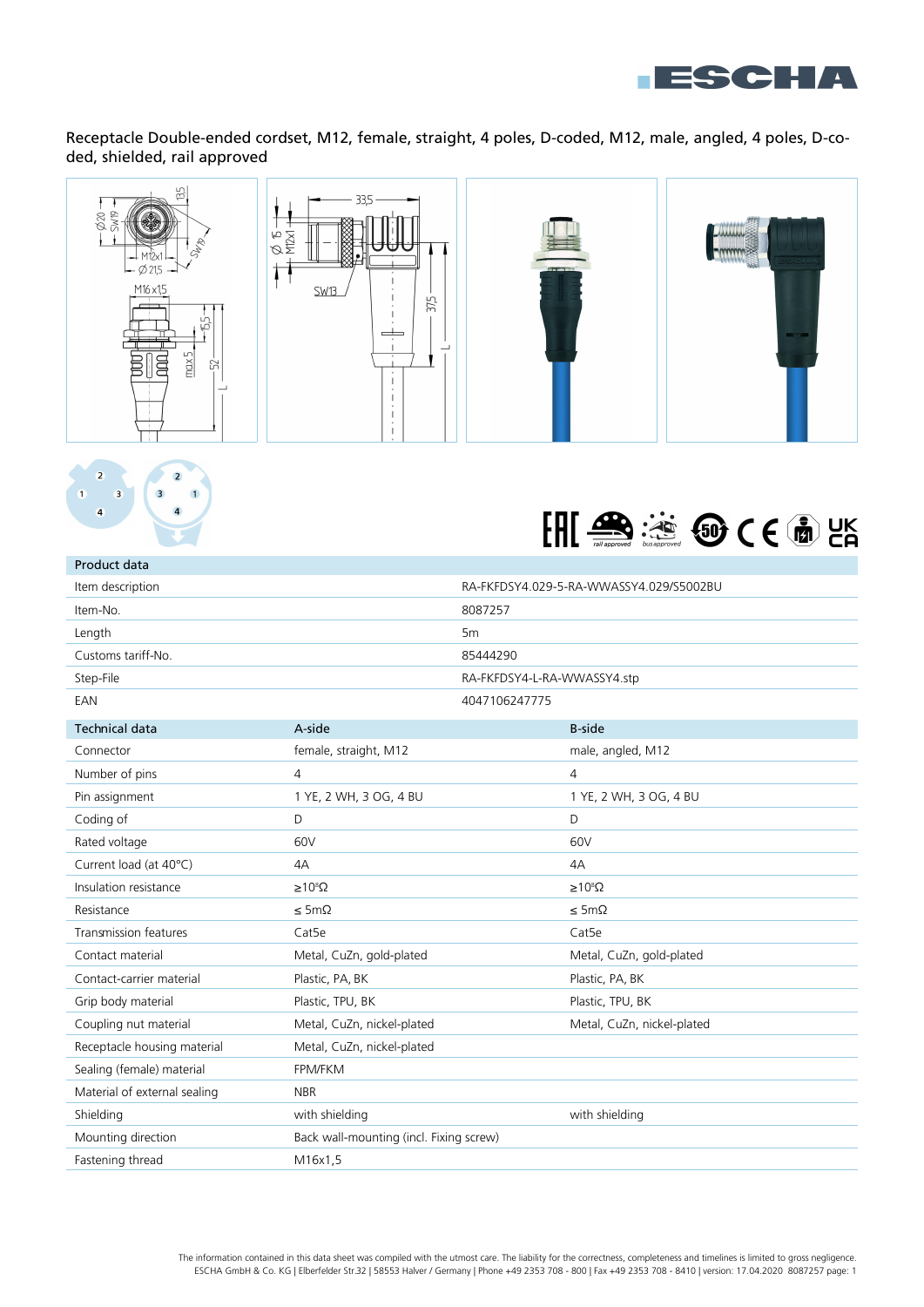

| Wall thickness area $(\Delta h)$      | $1,05,0$ mm        |                                          |                    |
|---------------------------------------|--------------------|------------------------------------------|--------------------|
| <b>Standards</b>                      | IEC 61076-2-101    |                                          | IEC 61076-2-101    |
| Mechanical life-cycle                 | >100 mating cycles |                                          | >100 mating cycles |
| Degree of pollution                   | 3                  | 3                                        |                    |
| Advanced technical data rail approved |                    |                                          |                    |
| <b>Standards</b>                      |                    | DIN EN 50155, DIN EN 45545-2             |                    |
| Shock & vibration                     |                    | Class 1, Category B (DIN EN 61373)       |                    |
| Degree of protection (mounted)        |                    | IP67 (-30°C+90°C), IP65 (-40°C+90°C)     |                    |
| Temperature range                     |                    | Tx $(-40^{\circ}$ C $+90^{\circ}$ C)     |                    |
| Fire prevention according to          |                    | DIN EN 45545-2 HL1-3                     |                    |
| Cable                                 |                    | Cat5, BETAtrans®, RW, 1x4xAWG22, S5002BU |                    |

Halogen-free, electron-beam cross-linked Cat5-cable with improved fire performance. This cable can be used for fixed and protected installation inside of rail vehicles and busses and fullfills the requirements according to EN 45545-2 (HL1 - HL3). It is optimally suited for all Ethernet applications of classes D (ECN) according to IEEE 802.3. For installation the guidelines of EN 50355 and EN 50343 must be considered. Due to its thin diameter, this cable is predestined for applications in which overmolded RJ45-connectors are used. BETAtrans® is a registered trademark of LEONI Studer AG, Switzerland.

| Outer diameter of jacket     | 6.60 mm                                                                                                                                           |
|------------------------------|---------------------------------------------------------------------------------------------------------------------------------------------------|
| Cable-jacket material        | BETAtrans <sup>®</sup> Polyolefin Copolymer                                                                                                       |
| Jacket color                 | BU                                                                                                                                                |
| Wire cross-section           | 1 x 4 x AWG22, star quad                                                                                                                          |
| Wire insulation material     | <b>BETAtrans® Cell PE</b>                                                                                                                         |
| Wire colors                  | WH, BU, OG, YE                                                                                                                                    |
| Wire structure               | 7 x 0.254 mm                                                                                                                                      |
| Bending radius (fixed)       | 5xØ cable                                                                                                                                         |
| Bending radius (repeated)    | 6xØ cable                                                                                                                                         |
| Temperature range (fixed)    | $-40^{\circ}$ C $+85^{\circ}$ C                                                                                                                   |
| Fire prevention according to | DIN EN 45545-2 HL1-3, DIN 5510 fire prevention-levels 1-4, NF F16-101                                                                             |
|                              | category A1, A2, B, UNI CEI 11170, danger level LR1-LR4, NFPA 130, UN                                                                             |
|                              | ECER118                                                                                                                                           |
| Shielding                    | Yes                                                                                                                                               |
| Halogen-free                 | Yes                                                                                                                                               |
| Transmission features        | Cat <sub>5e</sub>                                                                                                                                 |
| Special features             | flame retardant, LABS free, RoHs compliant, halogen free, increased ther-<br>mal load, low emission of smoke, oil- and fuel resistant, UN ECER118 |

| Classification |          |
|----------------|----------|
| $eC$  @ss 6.0  | 27060307 |
| eCl@ss 7.0     | 27060307 |
| eCl@ss 8.0     | 27060307 |
| eCl@ss 9.0     | 27060307 |
| ETIM 5.0       | EC000830 |
| ETIM 6.0       | EC000830 |